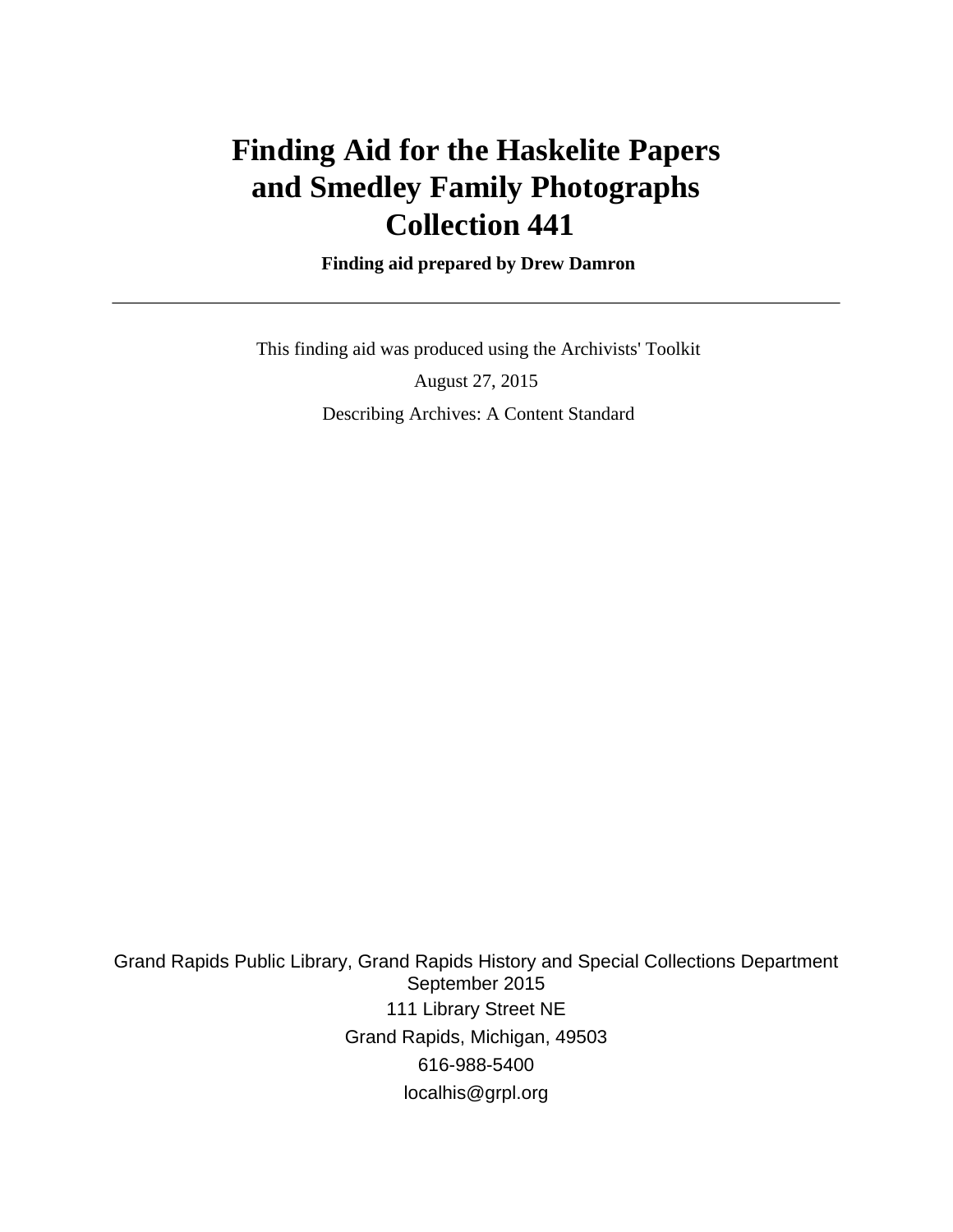# **Table of Contents**

 $\overline{\phantom{a}}$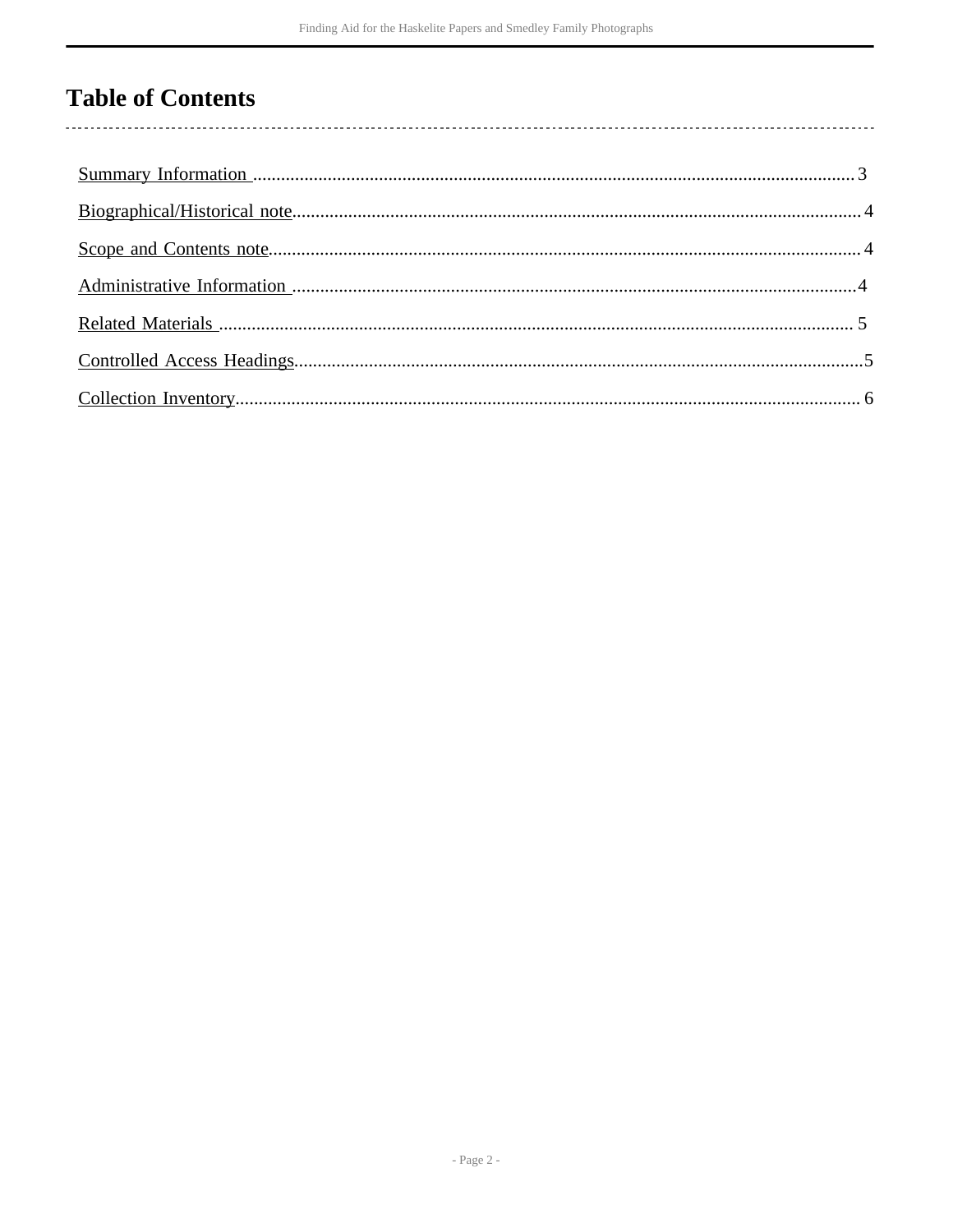# <span id="page-2-0"></span>**Summary Information**

| <b>Repository</b> | Grand Rapids Public Library, Grand Rapids History and Special<br><b>Collections Department</b>                                                                            |
|-------------------|---------------------------------------------------------------------------------------------------------------------------------------------------------------------------|
| <b>Title</b>      | Haskelite Papers and Smedley Family Photographs                                                                                                                           |
| Date [bulk]       | Bulk, 1918-1919                                                                                                                                                           |
| Date [inclusive]  | 1913 to 1919                                                                                                                                                              |
| <b>Extent</b>     | 0.5 Linear feet 1 Box                                                                                                                                                     |
| Language          | English                                                                                                                                                                   |
| <b>Abstract</b>   | This collection contains many unidentified photographs of the Smedley<br>family in Grand Rapids as well as many business records for the Haskelite<br>Manufacturing Corp. |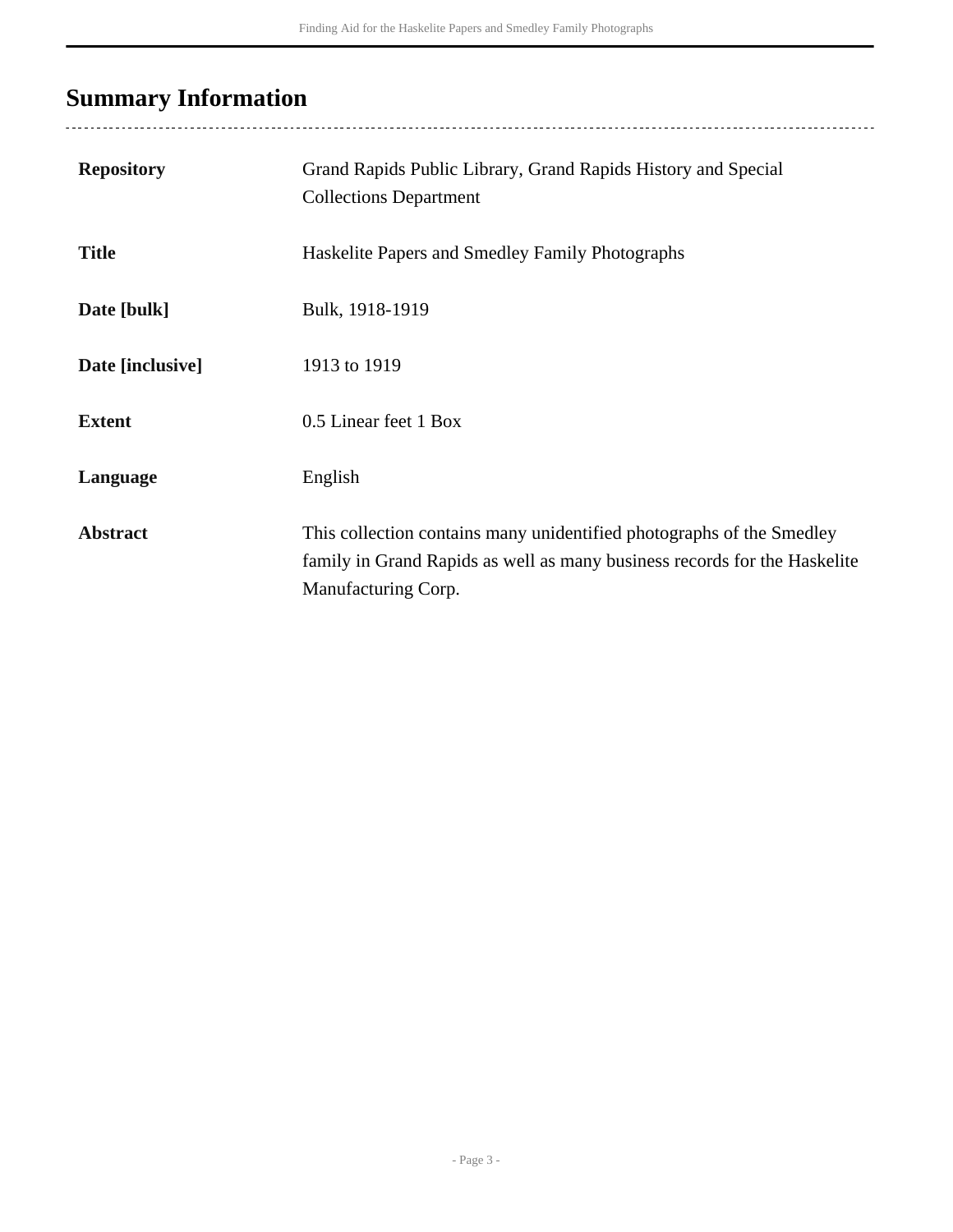## <span id="page-3-0"></span>**Biographical/Historical note**

The Haskelite Manufacturing Corporation was located at 1850-1950 Broadway Ave. They manufactured 'Haskelite' waterproof plywood materials (most known for their molded trays) and was headquartered in Chicago from 1917-1958. This collection contains materials concerning the Grand Rapids location from 1918 and 1919.

William Lowe Smedley lived at 615 N. Prospect with his family where he was a foreman at Columbian Storage Co. He was born in 1912 and passed away in Grand Rapids in 1987. His wife was named Amert (Amy) and he had two sons, William Lowe Smedley Jr. and James Edward Smedley. His father, Clyde E. Smedley was a draftsman for Haskelite and is mentioned in some of these materials.

## <span id="page-3-1"></span>**Scope and Contents note**

Within the box is about 30 unidentified photographs of the William L. Smedley family, a bank book, and birth announcement. There are a few sketches and notes from a Mr. Smedley concerning the materials and techniques use by the Haskelite Manufacturing Corporation. Many records, financial ledgers, and minutes concerning the state of the Corporation in 1918 and 1919 are also included.

The organization of these materials have not changed since they were donated. The quality of the photographs have not changed and are rather worn. The accession sheet notes that they were discovered in the basement of a home being remodeled.

## <span id="page-3-2"></span>**Administrative Information**

#### **Publication Information**

Grand Rapids Public Library, Grand Rapids History and Special Collections Department September 2015

#### **Immediate Source of Acquisition note**

Gift from Dan Zondervan, accession number 1986.424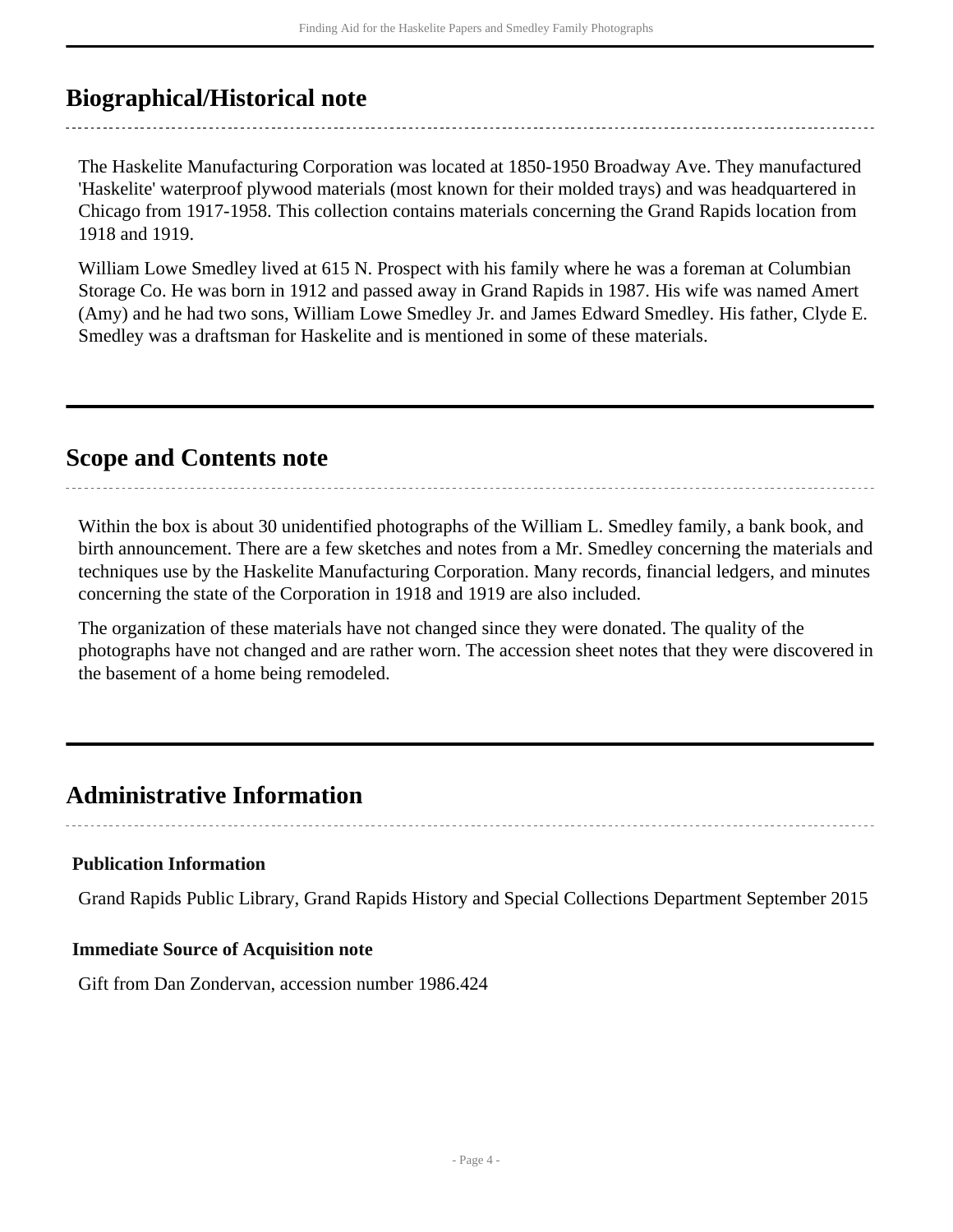## <span id="page-4-0"></span>**Related Materials**

#### **Related Archival Materials note**

- Collection #046 Grand Rapids Chamber Of Commerce Records
- Collection #063 J. Gerald Vinkemulder Aviation Collection
- Collection #125 Robinson Studio Collection
- Collection #230 Dale and Marius Rooks Studio collection

## <span id="page-4-1"></span>**Controlled Access Headings**

#### **Geographic Name(s)**

- Grand Rapids (Mich.) -- History
- Grand Rapids (Mich.) -- History -- Photographs

#### **Subject(s)**

- Business records -- Michigan -- Grand Rapids
- Manufacturing industries -- Michigan -- Grand Rapids